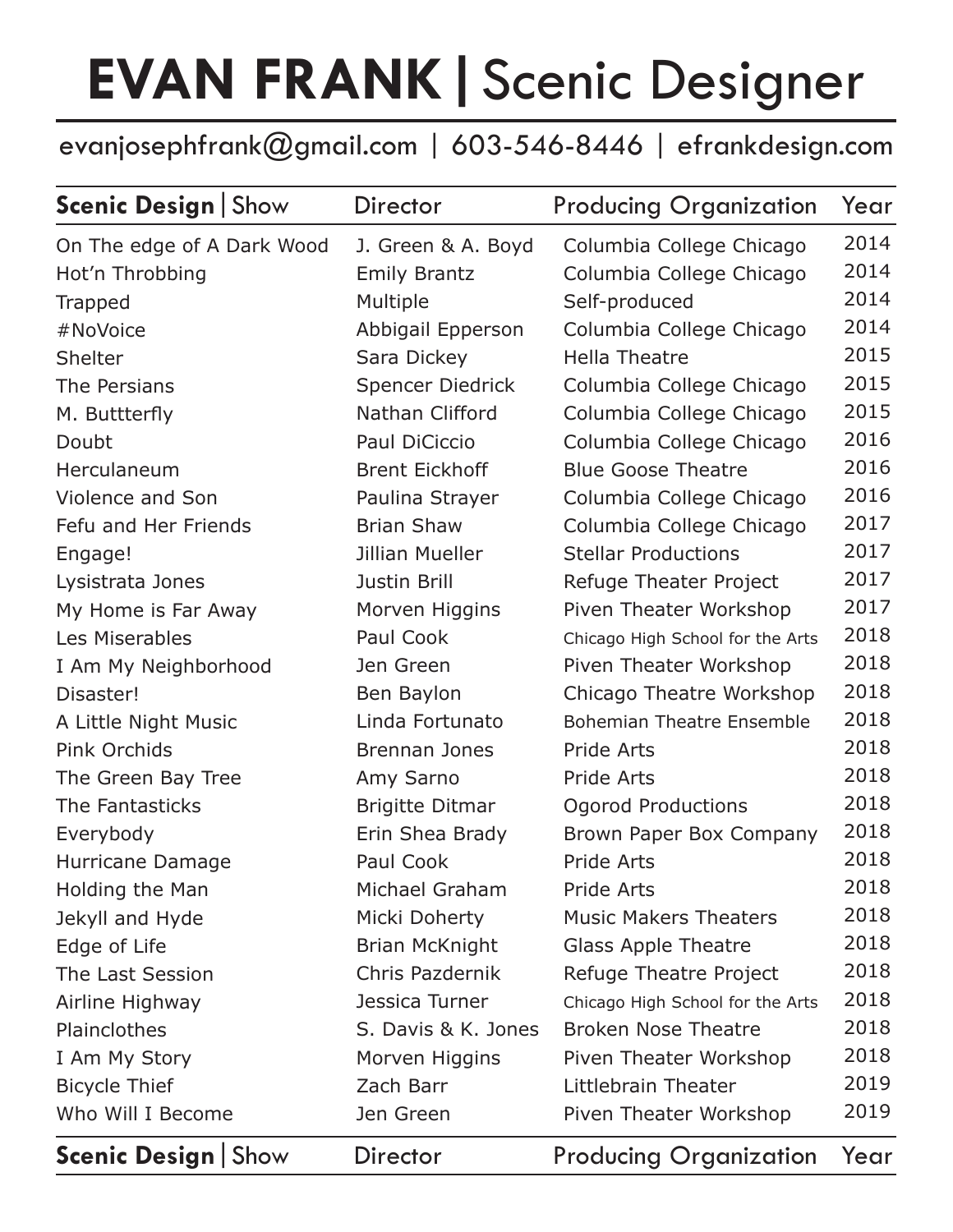| <b>Scenic Design   Show</b>      | Director               | <b>Producing Organization</b>    | Year |
|----------------------------------|------------------------|----------------------------------|------|
| May the Road Rise Up             | <b>Spenser Davis</b>   | The Factory Theater              | 2019 |
| Hands on a Hardbody              | Chris Pazdernik        | Refuge Theater Project           | 2019 |
| The Addams Family                | Cara Weinberg          | Argo High School                 | 2019 |
| <b>Buyer and Cellar</b>          | Donterrio Johnson      | Pride Arts                       | 2019 |
| Two Days in Court                | <b>Terry McCabe</b>    | City Lit Theatre                 | 2019 |
| $9$ to $5$                       | Deric Gochenauer       | <b>Big Noise Theatre</b>         | 2019 |
| Shoolhouse Rock Live Jr          | Dana Armstrong         | <b>Infinity Arts</b>             | 2019 |
| Grace, or the Art of Climbing    | Erin Shea Brady        | Brown Paper Box Company          | 2019 |
| Les Miserables                   | Dana Armstrong         | <b>Infinity Arts</b>             | 2019 |
| Casa Valentina                   | Michael Graham         | Pride Arts                       | 2019 |
| <b>Shadows of Birds</b>          | Brian McKnight         | <b>Glass Apple Theatre</b>       | 2019 |
| Xanadu                           | Matt Dominguez         | <b>Big Noise Theatre</b>         | 2019 |
| A Man of No Importance           | Donterrio Johnson      | Pride Arts                       | 2019 |
| Killing of a Gentleman Defender  | Risha Hill             | Chicago High School for the Arts | 2019 |
| The Other Cinderella             | Jackie Taylor          | <b>Black Ensemble Theatre</b>    | 2019 |
| Land of Forgotten Toys           | Nicholas Reinhart      | <b>CPA Theatricals</b>           | 2019 |
| America's Best Outcast Toy       | Donterrio Johnson      | Pride Arts                       | 2019 |
| Hershel and the Hanukkah Goblins | Lauren Katz            | <b>Strawdog Theatre</b>          | 2019 |
| Hope is a Thing with Feathers    | Morven Higgins         | Piven Theater Workshop           | 2019 |
| Peter and the Starcatcher        | Derek Van Barham       | <b>Big Noise Theatre</b>         | 2020 |
| <b>Thirst</b>                    | Andi Dymond            | <b>Strawdog Theatre</b>          | 2020 |
| Noises Off                       | Joe Lehman             | Metropolis Performing Arts       | 2020 |
| On My Magic Keds                 | Jen Green              | Piven Theater Workshop           | 2020 |
| <b>High School Musical</b>       | Samara Harand          | Glencoe Junior High Project      | 2020 |
| Power/Trip                       | Annie DeMelo           | Carnegie Mellon University       | 2021 |
| Silent Sky                       | <b>Cathey Sawyer</b>   | <b>Greenbriar Valley Theatre</b> | 2022 |
| 2022 Season                      | J. Blixt, R. Kauzlaric | Michigan Shakespeare Festival    | 2022 |

| <b>Assistant Design   Project Designer</b> |               |                           | <b>Producing Organization</b> | Year |
|--------------------------------------------|---------------|---------------------------|-------------------------------|------|
| <b>Multiple Projects</b>                   |               | Jeff Kmeic                | Multiple                      | 2018 |
| Masque Macabre                             |               | Tom Burch                 | <b>Strawdog Theatre</b>       | 2018 |
| Soldier Songs                              |               | Mengyi Liu                | Pittsburgh Opera              | 2020 |
| In a Grove                                 |               | Mimi Lien                 | Pittsburgh Opera              | 2022 |
| <b>Drafting</b>                            | Project       |                           | <b>Producing Organization</b> | Year |
|                                            | Private Party |                           | For Brian Sidney Bembridge    | 2018 |
|                                            | Liberty Magic |                           | Flyspace                      | 2021 |
|                                            |               | NBA 2K ESports Tournament | <b>OS Studios</b>             | 2021 |